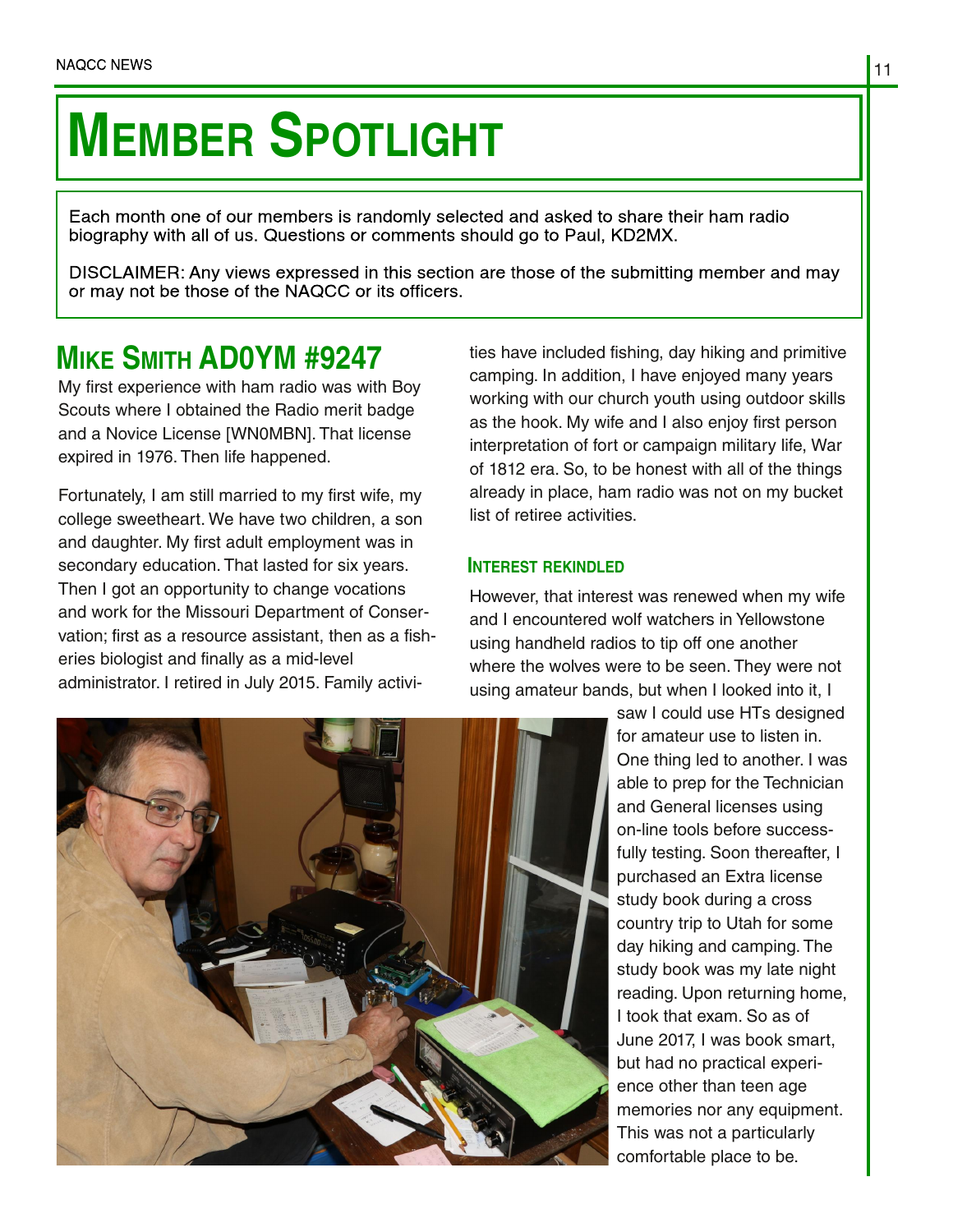#### **RE-LEARNING CODE**

I am fortunate to live in a relatively large commu‐ nity which has a very active ham radio club, Mid-MO Amateur Radio Club (MMARC). My initial in‐ terest was CW operation which was nurtured by the club's Saturday morning CW class led by two fine Elmers (K9ZTV and W4RK). At first I focused on relearning code by breaking old habits ... the worst being the mental look-up table. (Some of you may remember TMO, EISH, etc.) That ap‐ proach may have been fine for a 5-wpm Novice ticket, but it was holding me back.

Farnsworth and minimum speed of 20-wpm char‐ acters were new concepts to a 1970s Novice, but very helpful. The class tailored practice exercises based on those in attendance. Sometimes it was paragraphs, other times calls, random characters or contest exchanges.You would never know, ex‐ cept it would always be challenging. Even more important, each class always came with insights and lessons on our amateur radio heritage, his‐ tory and customs. Still, once a week is not enough time to improve, so for months I spent about an hour every day with some kind of code practice. My favorite online tools are still CW Morse Runner for contest tune-up, RufzXP for call signs, and of late, Morse Camp to work on head copy.

#### **BUILDING RAGCHEW SKILLS**

Am I where I want to be? Of course not. There are times when I really need a pep talk along with some serious counseling. I am comfortable at 15 wpm for a rag chew, but more opportunity awaits with greater proficiency. One of my more recent revelations is that there are still some characters I really do not know. At greater speeds in long strings I get tripped up. I am working on identify‐ ing those characters and of course really learning them. I also try to get on the air almost every day. On the air is where it all comes together; the cus‐ toms, the abbreviations, and simply the experi‐ ence with all the variations found in even a basic

QSO. My Saturday morning CW cohorts are also very good at finding CW events for us to play. Most are QRP. All are fun to plan what equipment to use, our approach to the bands and other strategies. Though my likelihood of winning is low, at least we can compete amongst ourselves and learn how to improve over the previous attempts. Such makes it fun!

#### **THE RIGS**

I have a modest home station including a Yaesu FT 450 D, a homebrew OCF dipole antenna at 30 feet in my small and heavily wooded backyard and a MFJ Deluxe Versa Tuner II for tuning 30 and 80 meters. One of the few surviving relics of my Novice days is a Radio Shack J-38 style key, though it has once again been retired by a Navy Flame Proof key. I also have a borrowed Vibroplex Code Warrior paddle I use with a K3NG keyer that I built from scratch.

My go-to portable rig is a LNR Mountain Topper 5B. I feed it to a Spiderbeam OCF antenna mounted to a 40- foot fiberglass pool for contest‐ ing. (Height is might!) I also have a five-band linked dipole combined with a 20- foot fiberglass pole for casual portable operation while traveling. I can use either a Palm Mini Paddle or a miniature 3-D printed straight key. I like "resonate" antennas for portable use but do have a 4 State QRP tuner and recently acquired a LDG Z11 Autotuner. I have cut a random length antenna, but have yet to deploy it.

# **NAQCC ACTIVITIES**

I am usually able to participate in the NAQCC monthly sprints, though I occasionally run into scheduling conflicts with other important activities. I do appreciate the evenings alternating between Tuesday and Wednesday evening which helps eliminate the schedule conflict at least half of the time. It is fun to watch the Autologger populate. It is also great that recognition is by division and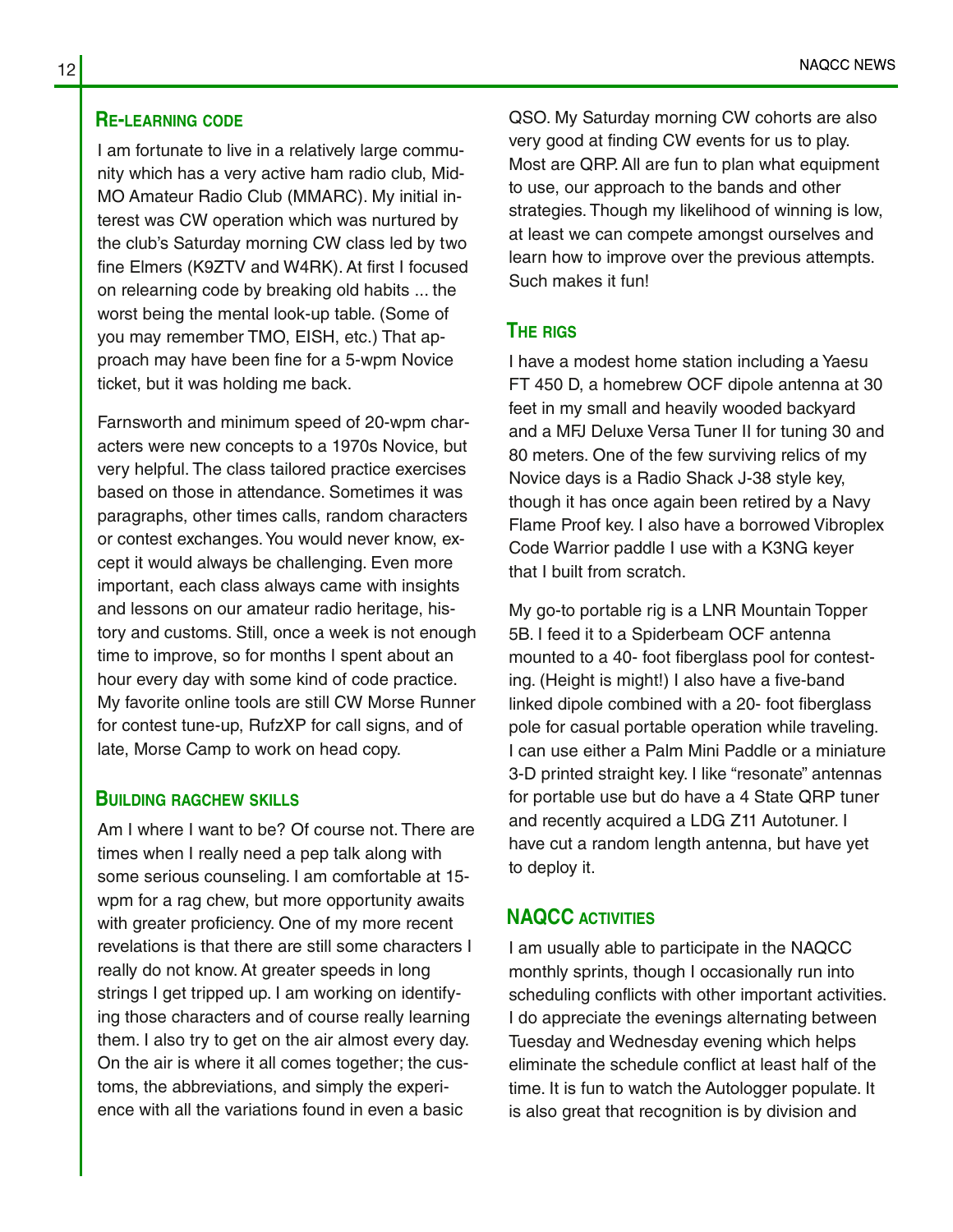class. That provides many more opportunities to be near the top of the leader board. I have been able to work many of the NAQCC Anniversary Special Event stations during the last couple of years. Each time it was from a portable station since I was away from home during part of the events. Trying to catch stations from the different call areas is a great study in propagation, though sometimes it is just dumb luck to get them into the log.

# **QRP HUNTING SUMMITS ON THE AIR**

My current favorite daily radio activity is chasing Summits on the Air (SOTA) activators. SOTA is particularly near and dear as I used chasing as the means to overcome my key fright. I still get fumble fingered every once in a while, but I no longer experience hesitation with a pounding heart prior to engaging in a chase.

My goal is to work SOTA activators on equal foot‐ ing. Most are also QRP operators. Ninety-nine plus percent of my SOTA contacts are QRP. I like the idea of spinning the dial, but have to admit spotting networks help with success on both sides of the QSO, though I do feel like the smallest robin in the nest during pile-ups. Still, I am able to

complete the exchange with at least 70% of the stations I hear. I am also coming up on Super Shack Sloth in the SOTA program. I have a few QRO QSOs to make up for, but should complete 10,000 points, all QRP, in the very near fu‐ ture. I have tried one SOTA activa‐ tion so far. It was not successful, but I certainly learned a lot from the attempt. I hope to try again dur‐ ing some future travel that includes periodic camping and day hiking trips. I also chase Parks on the Air (POTA) activators, a similar activity though there are usually fewer CW

operators on a given day to work.

#### **A RELAXED APPROACH TO CONTESTING**

I dabble in contesting, but generally am not very competitive. I am happy to provide others points for their totals. I must confess I am most comfort‐ able operating search and pounce. That probably makes me a control freak. I can listen to the exchanges multiple times to get it right. I know I need to make the jump to running, but that is yet to be a standard approach for me. I have also found it a bit more challenging to live in the middle of the country. It may be a mistaken notion, but I think the folks on the coasts have more band choices or at least can communicate with each other while I often find the bands a bit on the long side. Still, it is fun to plan strategy and operate with specific geographies in mind. There are states in the U.S. I know I can easily reach while others that generate a celebration when condi‐ tions come together.

### **MELTING SOLDER**

MMARC has a monthly Tech/Builders night. We have built a number of commercial kits, a lot of them QRP oriented, as well as designed our own